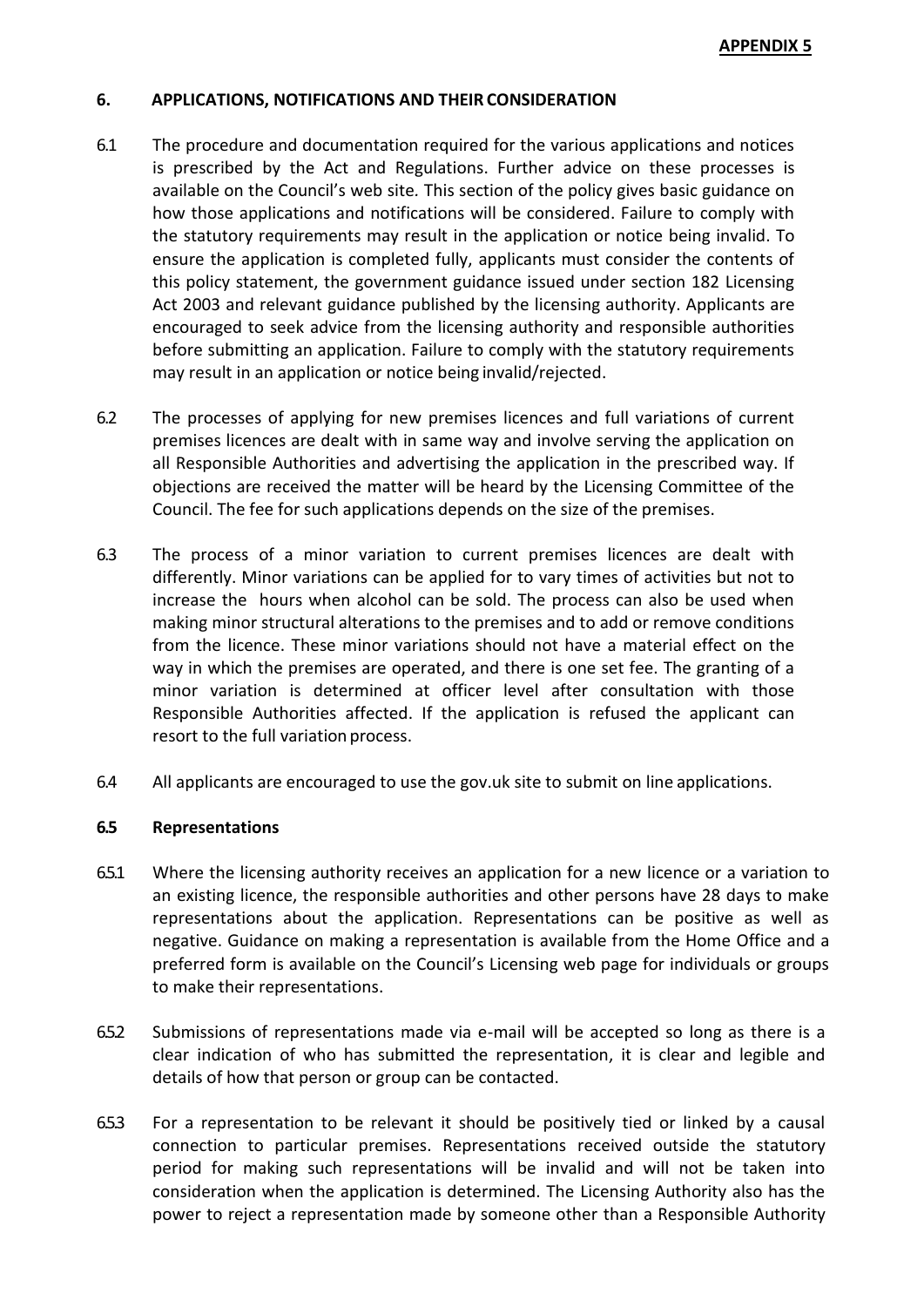if it finds it to be vexatious or frivolous. An example could be where a representation was made solely on the basis that the application would provide competition to an existing trader, where there is no relevance or link was made to any of the licensing objectives.

- 6.5.4 Members of the public who wish to submit a representation need to be aware that their personal details will be made available to the applicant. If this is an issue, they may contact their ward Councillor or other locally recognised body such as a resident's association about submitting a representation on their behalf. The Council is not able to accept anonymous representations.
- 6.5.5 Where a representation proceeds to a hearing the Hearings Regulations allow for further information to be put forward in support of that representation. However, that material must only relate to the initial representation and must not add new grounds of objection. It is therefore vitally important that as much detail and evidence as possible is included at the time the representation is made. Representations made without supporting detail and evidence may be viewed as frivolous or vexatious and disregarded.
- 6.5.6 It is for the Licensing Authority to determine whether any representation by an interested party is, on its own merits, vexatious or frivolous. The Authority will determine this and make the decision on the basis of what might ordinarily be considered to be vexatious orfrivolous.
- 6.5.7 Where representations are received, the characteristics of an area and the impact that the premises may have upon that area, will be a fundamental consideration in determining whether a licence should be granted, and if so what conditions should be attached to it. Conditions will be focused on matters that are within the control of individual licensees and others in possession of relevant authorisations. These matters will centre on the premises being used for licensable activities and the vicinity of those premises. What amounts to the "vicinity" will be a question of fact to be determined in the light of the individual circumstances of the case. Consideration will primarily be given to the direct impact of the licensed activity on those who live, work or are engaged in business or other activities in the area concerned.

### **6.6 Responsible Authorities**

- 6.6.1 Although the licensing authority is a responsible authority in its own right, it expects other parties such as local residents, Councillors or community groups should make representations in their own right when they are reasonably able to do so rather than rely on the licensing authority to make representations for them.
- 6.6.2 The Director of Public Health is responsible for making representations and observations on applications on behalf of health bodies. Public health is not yet a licensing objective but Public Health is a responsible authority under the Licensing Act, and the licensing authority believes that public health has much to add to licensing in relation to the local populations' alcohol related health needs. Health bodies such as Public Health have unique access to data not available to other responsible authorities which may inform licensing decisions. Public Health is useful in providing evidence of alcohol related health harms particularly in relation to cumulative impact policies.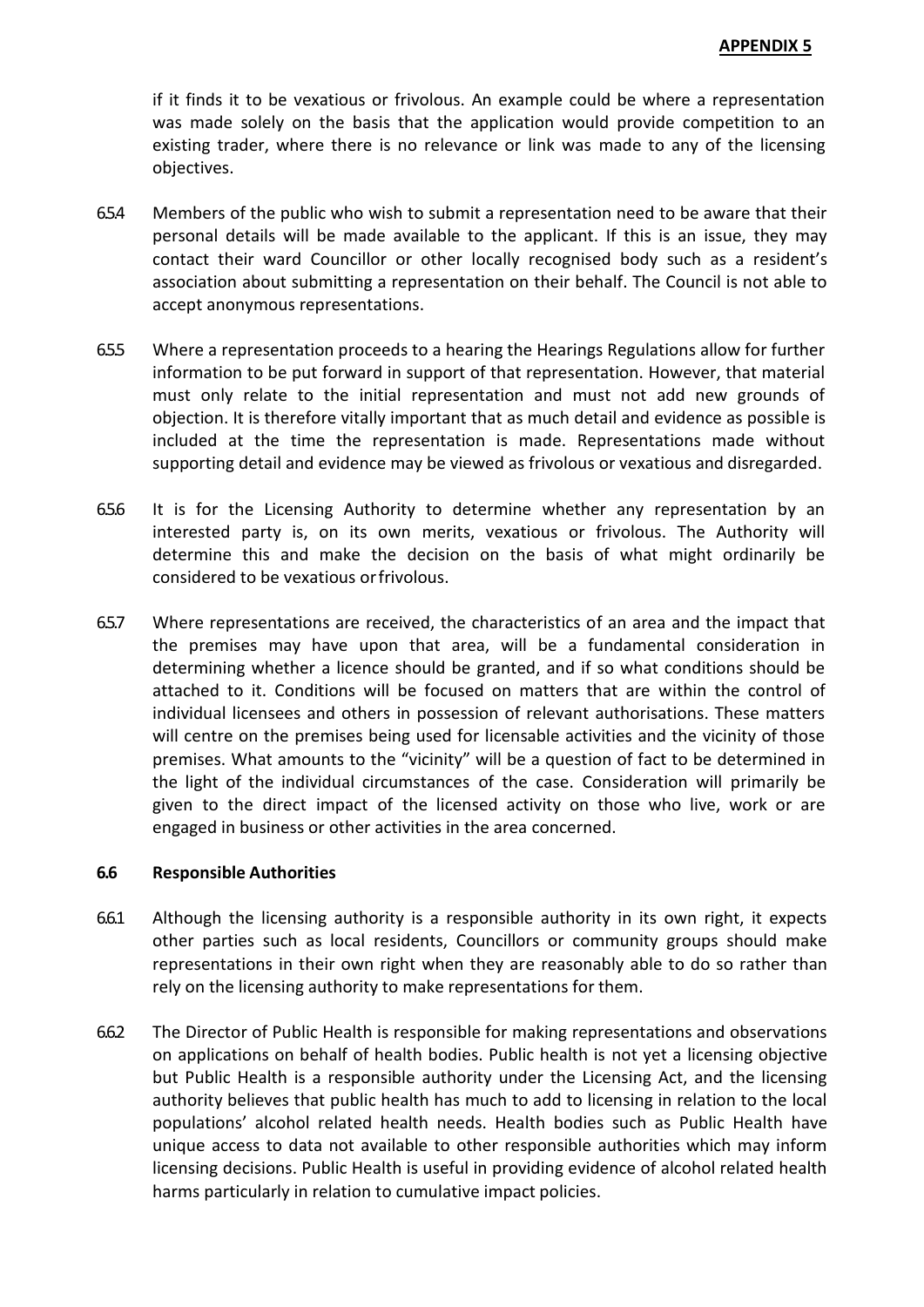## **6.7 Panel/Committee Hearings**

- 6.7.1 The Act creates a presumption that applications will be granted unless a valid representation is raised. An application will then be determined by the Licensing Committee/Panel unless the issue that led to the representation can be negotiated to an agreed conclusion between the parties.
- 6.7.2 The Authority considers the effective and responsible management of the premises, the instruction, training and supervision of staff and the adoption of best practice in the leisure industry, which may include participation in such schemes as Pub Watch, Best bar None, Purple Flag or Business Improvement Districts, to be amongst the most important control measures for the achievement of all of the Licensing Objectives.

## **7. LICENSING POLICIES**

### **POLICY 1**

**The Authority expects to see evidence of the effective and responsible management of the licensed premises, such as examples of instruction, training and supervision of staff and the adoption of best practice used in the leisure industry, being specifically addressed within the Operating Schedule.**

### *REASON: To ensure the promotion of the licensing objectives.*

- 7.1 Licensing law is not the primary mechanism for the general control of the anti–social behaviour of patrons once they have left the vicinity of the licensed premises, rather it is part of a holistic approach to the management of the District.
- 7.2 Where appropriate the Authority will seek to identify mechanisms that are available for addressing the potential impact of anti-social behaviour arising both in respect of the management and operation of licensed premises themselves and that arising once patrons leave the licensed premises. Regard will be had to the Section 182 Guidance in this respect and the following may be employed to address such behaviour and the potential for cumulative impact.
	- Planning controls.
	- Positive measures to create a safe and clean town centre environment in partnership with local businesses, transport operators and other departments of the local authority.
	- The provision of CCTV surveillance in town centres, taxi ranks, provision of public conveniences open late at night, street cleaning and litter patrols.
	- Powers of local authorities to designate parts of the local authority area as places where alcohol may not be consumed publicly.
	- The confiscation of alcohol from adults and children in designated areas.
	- Police enforcement of the general law concerning disorder and antisocial behaviour, including the issuing of fixed penalty notices.
	- Prosecution for the offence of selling alcohol (or allowing such a sale) to a person who is drunk.
	- Police powers to close down instantly for up to 24 hours any licensed premises or temporary events on grounds of disorder, the likelihood of disorder or excessive noise emanating from the premises causing a nuisance.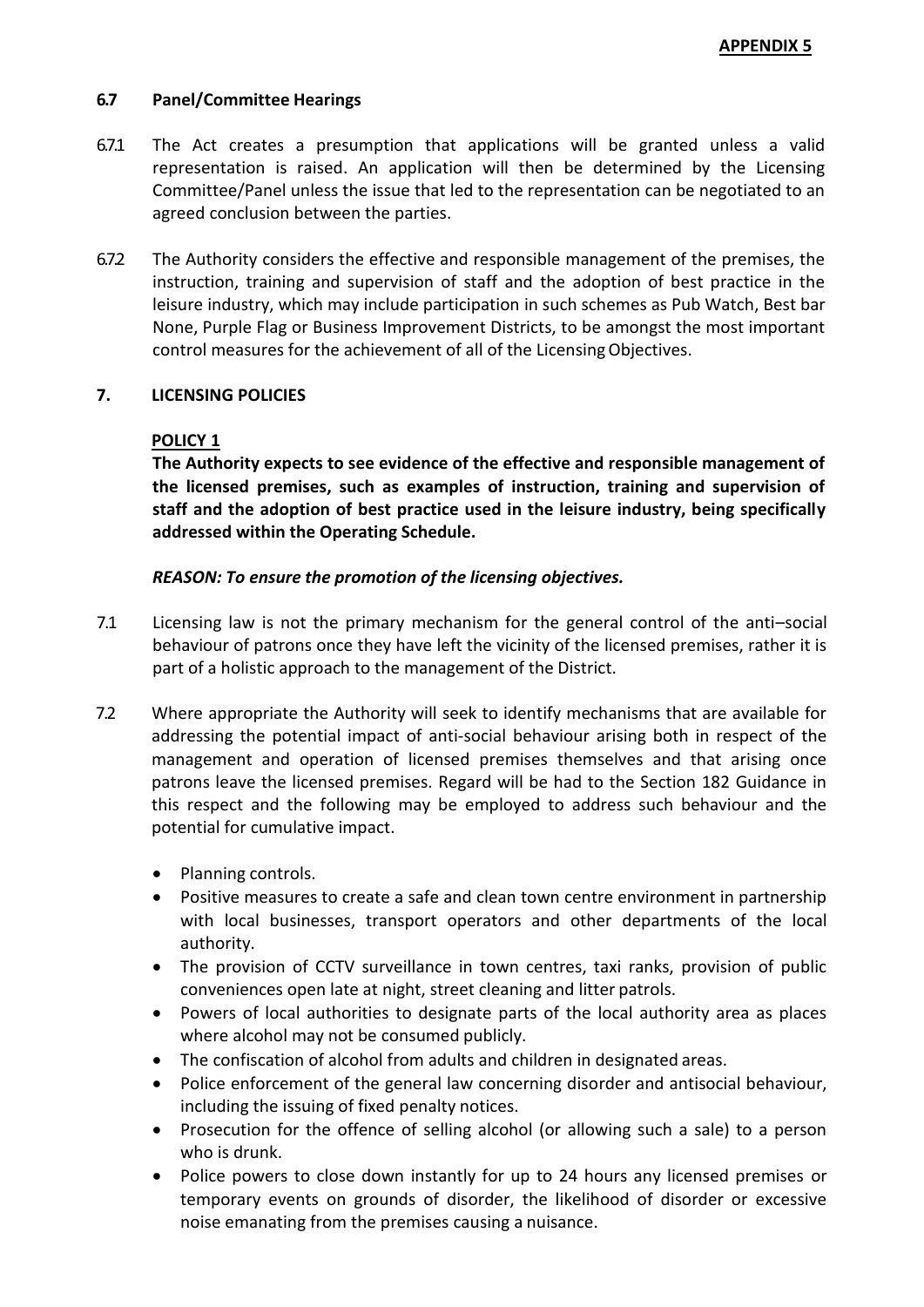- The power of the police, other Responsible Authorities or a local resident or business to seek a review of the licence or certificate in question.
- Early Morning Alcohol Restriction Orders(EMROs).
- Any other local initiatives that similarly address these problems.

## **POLICY 2**

**When preparing or considering applications, applicants, Responsible Authorities, other persons and the Licensing Authority shall, where appropriate, take into account the following matters in assessing both the potential for the Licensing Objectives to be undermined and the appropriateness of, any conditions which may be offered or imposed on any resulting licence, certificate or permission:**

- **(i) The nature of the area within which the premises are situated.**
- **(ii) The precise nature, type and frequency of the proposed activities.**
- **(iii) Any measures proposed by the applicant in the Operating Schedule.**
- **(iv) The nature (principally in terms of the age and orderliness) and number of any customers likely to attend the licensed premises.**
- **(v) Means of access to and exit from the premises.**
- **(vi) The provision and availability of adequate seating and the restriction of standing areas.**
- **(vii) Noise from the premises or people visiting the premises**
- **(viii) The potential cumulative impact (see below).**
- **(ix) Other means and resources available to mitigate any impact.**
- **(xi) Such other matters as may be relevant to the application.**

# *REASON: To ensure that all relevant matters are taken into consideration during the application process.*

- 7.3 The authority wishes to encourage high quality, well managed premises. The operating schedule should describe how these high management standards will be achieved. In particular applicants will be expected to demonstrate:
	- Knowledge of best practice
	- That they understand the legal requirements of operating a licensed business
	- Knowledge and understanding of the licensing objectives, relevant parts of the licensing policy, and their responsibilities under the Licensing Act 2003
- 7.4 The operating schedule must include all of the information necessary to enable the licensing, responsible authorities and members of the public to assess whether the steps outlined for the promotion of the licensing objectives are sufficient. This will mean that applicants will need to complete their own risk assessments on their businesses. Where the operating schedule does not provide enough detail, there is an increased likelihood that representations will be made.
- 7.5 The authority will expect that the completed operating schedule is specific to the premises subject to the application and the licensable activities to be carried out rather than containing general or standard terms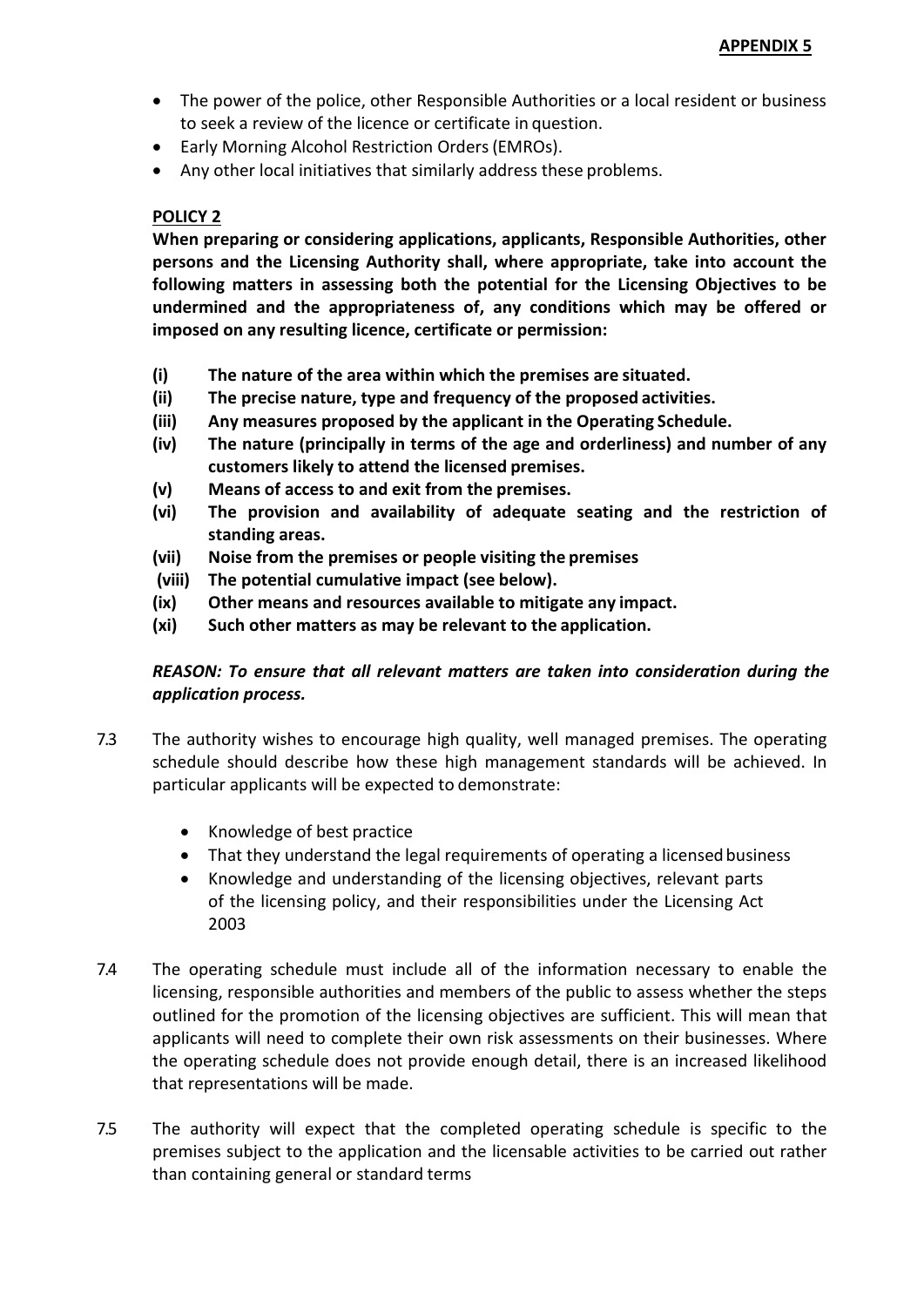- 7.6 Levels of noise from licensed premises, which may be acceptable at certain times of day, may not be acceptable later in the evening or at night when ambient noise levels are much lower. The main impact of customers arriving, queuing and leaving should be confined to principal pedestrian routes as far as possible.The impact of noise arising from patrons that are temporarily outside the premises (e.g. smoking or moving from one part of the premises to another), must be recognised and mitigated against.
- 7.7 Applicants should carefully consider the hours that they will wish to operate for each licensable activity and when to close their premises for the entry of customers and to require them to leave. They should consider each licensable activity separately and carefully, and reflect this in their operating schedule. Shops, stores and supermarkets will normally be permitted to sell alcohol and or late night refreshment at any time when they are open for shopping unless there are good reasons related to the promotion of the licensing objectives for restricting these hours.
- 7.8 Applicants should consider the benefits of stopping serving alcohol before other licensable activities stop and a suitable time before the premises close and customers must leave. In noise-sensitive areas operators should consider ceasing the playing of dance music and switching to quieter, slower tempo music with a less pronounced beat for a period prior to the closure of the premises.
- 7.9 Applicants should also consider making arrangements with local transport operators to provide information to customers to ensure they can access public transport and leave the vicinity of the premises quickly by the most appropriate route.
- 7.10 The Authority is mindful of the responsibilities that licence holders have for preventing anti social behaviour on and within the vicinity of their premises. The Authority must, however, also bear in mind its statutory duty under the Crime and Disorder Act 1998 to do all it can to prevent crime and disorder in the District. Where appropriate, conditions will be imposed which reflect local crime prevention strategies
- 7.11 Applicants are expected to have carried out the relevant assessments under other legislation (e.g. fire precautions, health and safety at work, etc) prior to submitting their applications. These assessments should be used to identify particular issues which may need to be addressed in the operating schedule in order to ensure that the objectives will not be undermined. Suggested methods of addressing Policy 2 may be outlined in more detail in any guidance issued by the Responsible Authorities but could include the matters listed below where appropriate.
- 7.12 Examples of recommended management practice to minimise Crime and Disorder:
	- The provision of seating and restriction of 'standing only' premises to provide less congestion and potential for disorder
	- Use of CCTV both within and outside the premises.
	- Metal detection and search facilities.
	- Procedures for risk assessing promotions and events such as "happy hours" and plans for minimising such risk.
	- Measures to prevent the use or supply of illegal drugs.
	- Employment of licensed door supervisors and other appropriately trained staff.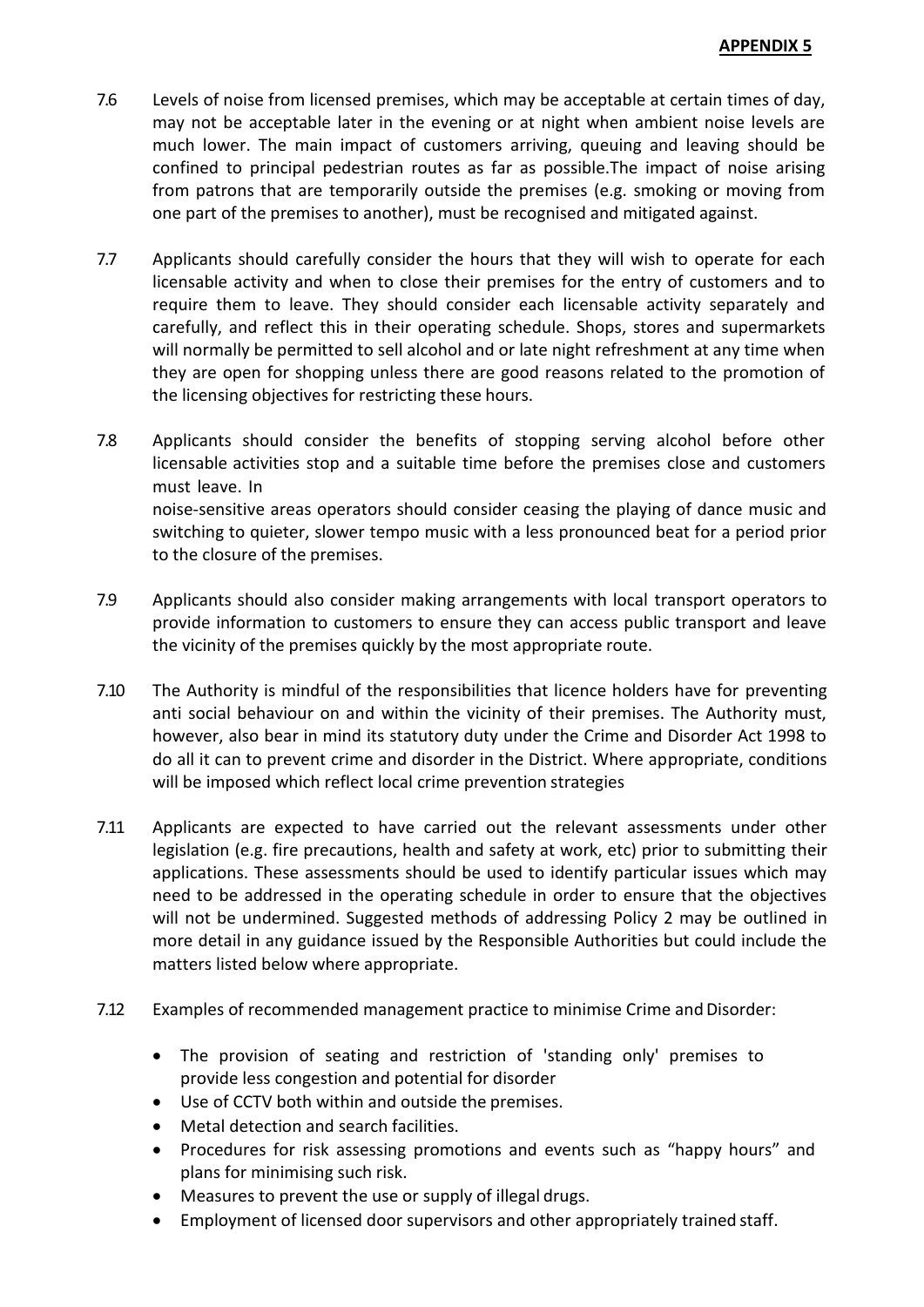- Participation in an appropriate Pub Watch Scheme or other such scheme aimed at achieving a safe, secure and social drinking environment e.g. bar tariffs (for all bar price lists to carry a guide of how many units of alcohol each individual drink contains) and recommendations that all licensees, managers or supervisors attend regular meetings or send a representative if they cannot attend.
- The licensee providing a taxi call point, waiting and concierge service for taxi marshalling at the licensed premises.
- Use of measures aimed at ensuring patrons are more relaxed and quieter when leaving the licensed premises e.g. playing quieter music and promoting non-alcoholic drinks towards the end of the event, ensuring good lighting outside the premises, staggering the closing time with regard to nearby licensed premises, etc.
- 7.13 Examples of recommended management practice to ensure public safety:
	- The preparation and application of appropriate risk assessments.
	- The setting and monitoring of occupancy levels for the premises.
	- Reasonable facilities, access and egress for people with disabilities.
	- Having glassware policies.
- 7.14 Examples of recommended management practice for the protection of children and vulnerable adults:
	- Exclusion from the premises in certain circumstances.
	- Implementation of a robust proof of age scheme.
	- Training staff in their responsibility not to serve to a person when drunk
	- Encouraging staff to attend vulnerability training
	- Providing facilities to support vulnerable adults when assistance is required. (access to phone and/or charge, cold water, safe room away from others)

## **7.15 Supply of Alcohol (Off Sales)**

- the display of prominent warning notices about the supply of alcohol to minors;
- knowledge of the offences which adults can commit by buying alcohol forminors;
- the requirements for production of satisfactory proof of age;
- a commitment to the promotion of age verification schemes (i.e. Challenge 21/Challenge 25);
- whether any high strength beers, lagers, ciders, etc will be made available forsale.
- 7.16 Examples of recommended management practice for preventing nuisance:
	- Keeping doors and windows of licensed premises closed to minimise noise break-out.
	- Sound limiting devices, or insulation to contain sound and vibration so as to address noise break-out not only from music but also, for example, from air handling equipment, generators or patrons.
	- With popular premises that attract queues ensuring that the direction of any queue is away from residential accommodation.
	- Proper and adequate door supervision.
	- Erecting prominent notices at the exits to premises asking customers to leave quietly and not to slam car doors and repeating such requests verbally.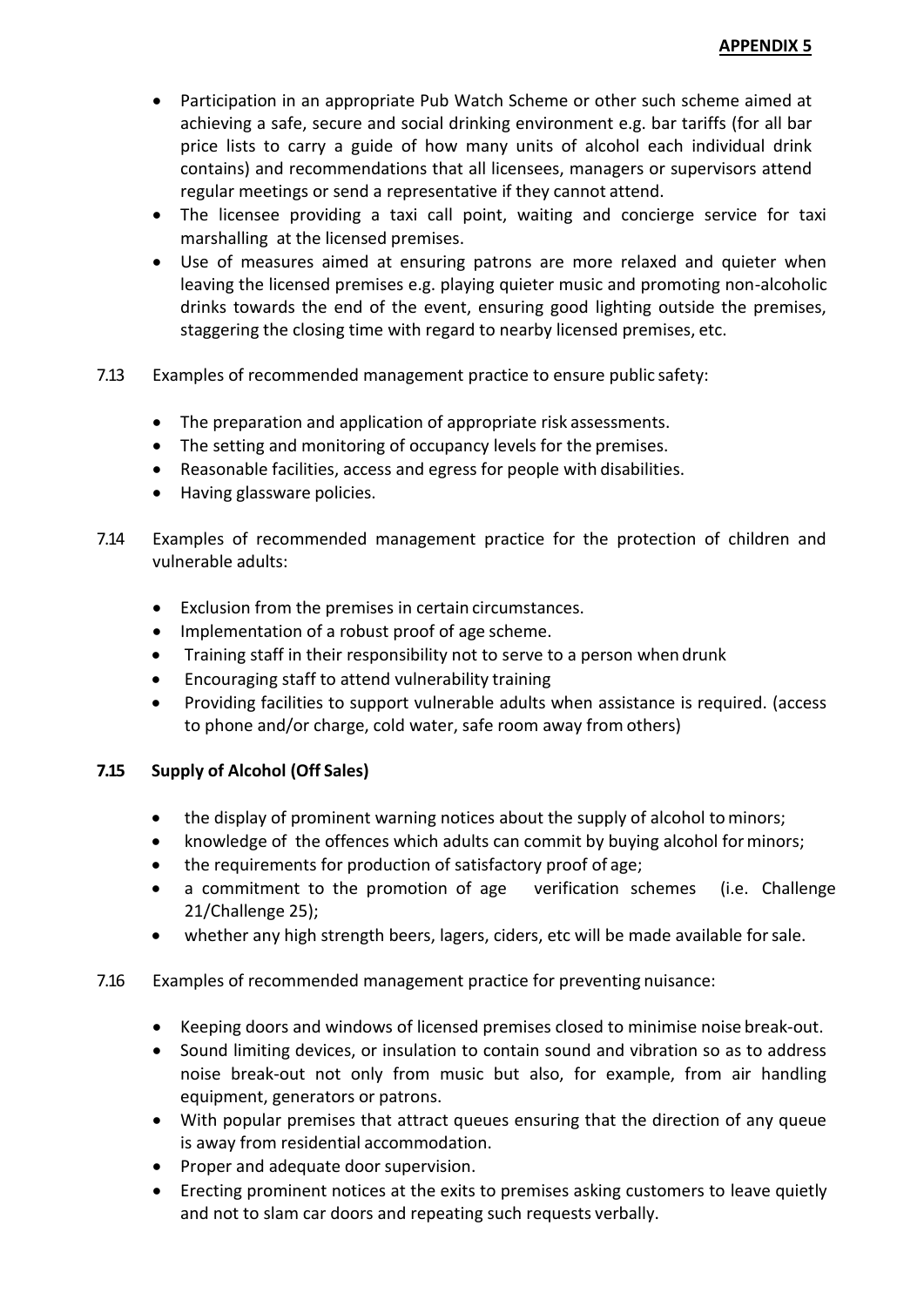- Reducing the volume of music towards the end of the evening and where appropriate playing quieter, more soothing music as the evening winds down.
- Arrangements with licensed taxis or private hire vehicles to take patrons from the premises.
- In appropriate cases door supervisors or a manager patrolling nearby streets to assess for themselves whether there is a problem and how best to deal with it.
- Banning people who regularly leave in a noisy fashion and liaising with other premises on such bans.
- Where the premises have a membership scheme, including provisions in the conditions of membership concerning conduct and noise when leaving the premises.
- Adequate provisions for dealing with litter/refuse arising from the operation of premises.
- Appropriate times for and methods of dealing with, bottle delivery, disposal and collection.
- The licensee providing a help line or contact number for concerned residents.
- 7.17 In some cases it may be helpful for applicants and/or their advisors to discuss their draft Operating Schedule with representatives of Responsible Authorities, before it is submitted. This will help ensure it properly addresses all relevant issues that might give rise toconcern.
- 7.18 In order to provide a consistent and clear approach, when considering the addition of conditions to a licence the Licensing Authority will where possible use a condition from a 'pool of potential conditions' that has been agreed by all the Licensing Authorities in Nottinghamshire. Other Responsible Authorities will be encouraged to do like wise.
- 7.19 Any condition attached to a licence or certificate should be:
	- $\bullet$  clear
	- enforceable
	- evidenced
	- proportionate
	- relevant
	- be expressed in plain language capable of being understood by those expected to comply with them
- 7.20 As a general rule, the Licensing Authority will seek to avoid attaching conditions that duplicate existing legal requirements and obligations imposed by other regimes unless such obligations and requirements fail to adequately address the specific circumstances of the case.

## **7.21 Outside areas**

7.21.1 The prohibition on smoking in enclosed public spaces has increased the demand for outside areas. Applicants are reminded that whilst they can be a valuable addition to the business, they can cause increased nuisance and disorder for residents. Operating schedules should detail how noise nuisance and disorder will be dealt with.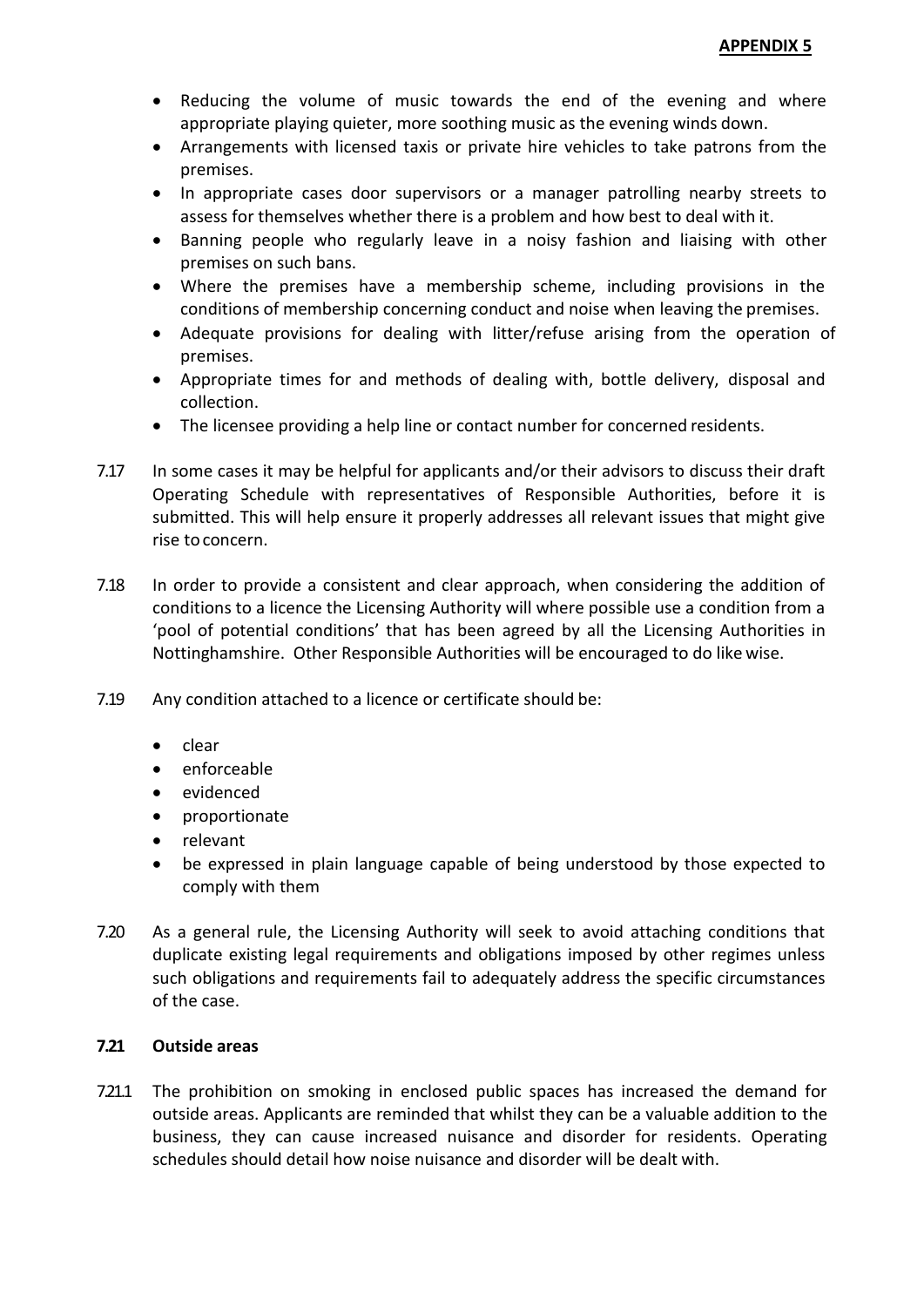7.21.2 Although consumption of alcohol is not a licensable activity, if the plan does not show outside area such as beer gardens or similar, then any premises licence authorising the sale of alcohol on the premises only would not authorise the use of such areas.

### **7.22 Large Scale Events**

7.22.1 Existing licensed premises which intend to run one-off large scale events (and particularly dance events) are encouraged to consult with the responsible authorities and the Safety Advisory Group well in advance of the event taking place, to ensure that the event does not undermine the licensing objectives.

## **7.23 Cumulative Impact**

- 7.23.1 Cumulative Impact Assessments (CIA's) were introduced in the Licensing Act 2003 by the Policing and Crime Act 2017.
- 7.23.2 This potential impact on the promotion of the Licensing Objectives by a significant number of licensed premises concentrated in one area is called "cumulative impact". This should not be confused with the issue of "need" which relates to the commercial demand for licensed premises and cannot be taken into account when determining licensing applications.
- 7.23.3 A cumulative impact assessment (CIA) may be published by a licensing authority to help it to limit the number or types of licence applications granted in areas where there is evidence to show that the number or density of licensed premises in the area is having a cumulative impact and leading to problems which are undermining the licensing objectives. CIAs relate to applications for new premises licences and club premises certificates and applications to vary existing premises licences and club premises certificates in a specifiedarea.
- 7.23.4 The CIA must include a statement saying that the licensing authority considers that the number of premises licences and/or club premises certificates in one or more parts of the area described is such that it is likely that granting further licences would be inconsistent with the authority's duty to promote the licensing objectives. As part of the publication a licensing authority must set out the evidential basis for its opinion. Any CIA published by the Council will be summarised in the Statement of Licensing Policy.
- 7.23.5 The absence of a CIA does not prevent any responsible authority or other person making representations on an application for the grant or variation of a licence on the grounds that the premises will give rise to a negative cumulative impact on one or more of the licensing objectives, However, in each case it would be incumbent on the person making the representation to provide relevant evidence of cumulative impact.
- 7.23.6 Having taken into account the evidence presented, the Council is satisfied that there are no areas within the Newark and Sherwood District presently suffering from cumulative impact. Should this situation change, the Council will consider the available evidence and consult with those bodies and individuals listed in the Licensing Act 2003. If the Council is satisfied that it would be appropriate to publish a CIA, it will be published on the Council's website and a summary will be included in this statement of licensing policy.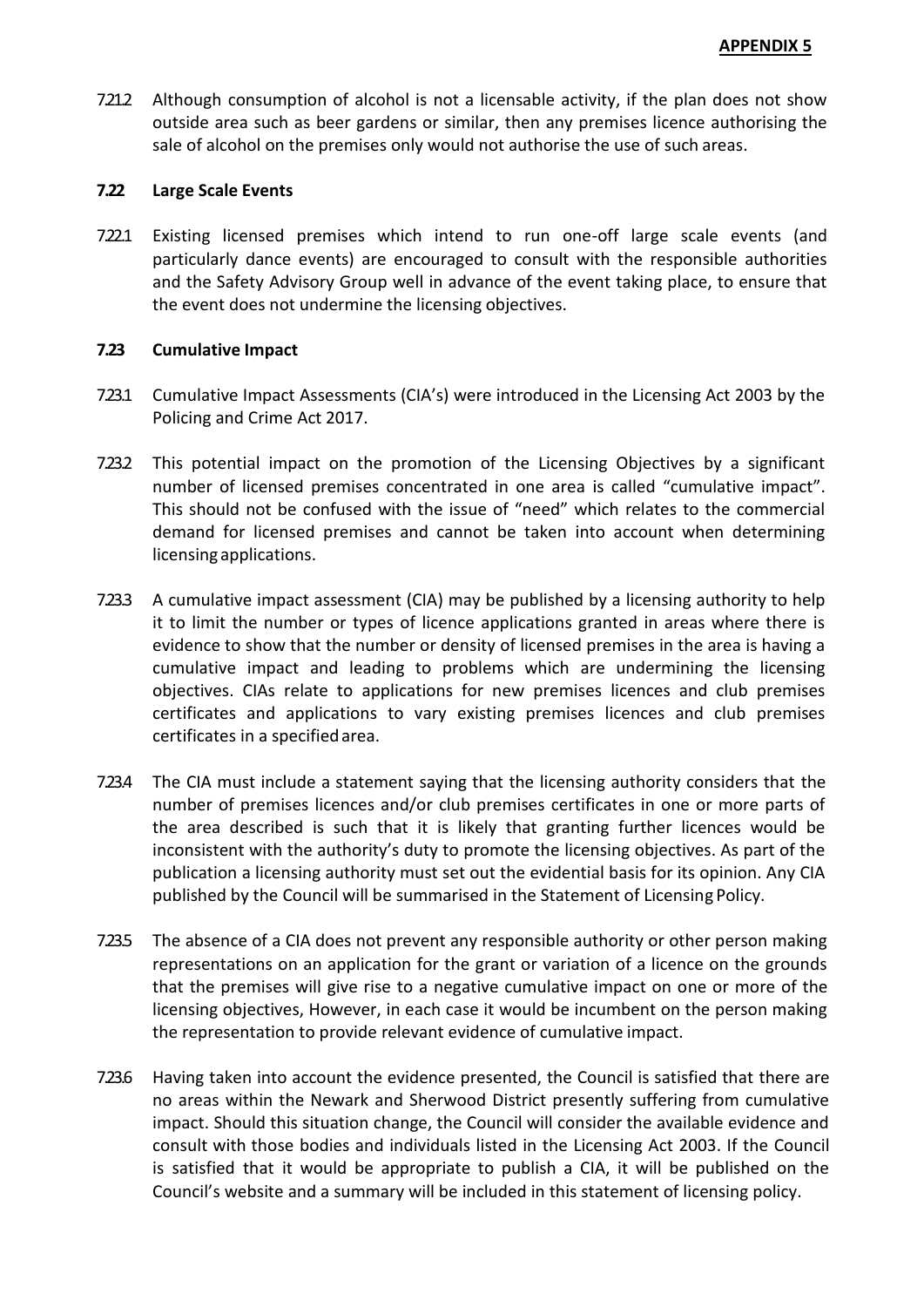7.23.7 Responsible Authorities and Interested Parties may still make representations on specific applications concerning cumulative impact even though those applications are not for premises in an area covered by a cumulative impact Policy. In such circumstances the application may be refused, (though there will be no presumption that this will be the case), and the Authority may then choose to review this Statement of Policy and consult as to whether the particular area should be designated as an area to which a cumulative impact Policy should apply.

### **7.24 Public Space Protection Orders**

7.24.1 The authority supports the use of public space protection orders as a tool to prevent alcohol related crime and disorder in the streets. The authority expects premises that operate in areas where DPPOs have been implemented to have measures in place to ensure that their customers do not contribute to drink related anti-social behaviour

### **7.25 Encouraging Diversity**

- 7.25.1 The Licensing Authority recognises that creating a vibrant night time economy is important. Key to this is ensuring that the area appeals to a wide group of people including families and older adults who may not wish to frequent premises where the main, if not only attraction is the consumption of alcohol.
- 7.25.2 Applications for premises whose predominant offer is vertical drinking are not encouraged, but if applications are made for such premises, it is expected that the operating schedule will demonstrate robust arrangements for promoting the licensing objectives.

### **7.26 Provisional Statements**

- 7.26.1 Where it is proposed to build or alter premises which may require a premises licence then the Licensing Act permits an application for a Provisional Statement. This application is dealt with in the same way as an ordinary application but does not result in the issue of a premises licence. That is applied for when the premises are complete.
- 7.26.2 Where a provisional statement has been issued by the Authority and the relevant works are completed satisfactorily then any subsequent application for a premises licence must be granted and any objection which could have been raised at the Provisional Statement stage must be disregarded.

### **7.27 Adult Entertainment**

7.27.1 The potential for the provision of adult entertainment to impact on the licensing objectives is recognised in the prescribed application form and all applicants are required by the prescribed application form to indicate in their operating schedules whether they intend to provide any such entertainment which may give rise to concerns in respect of children.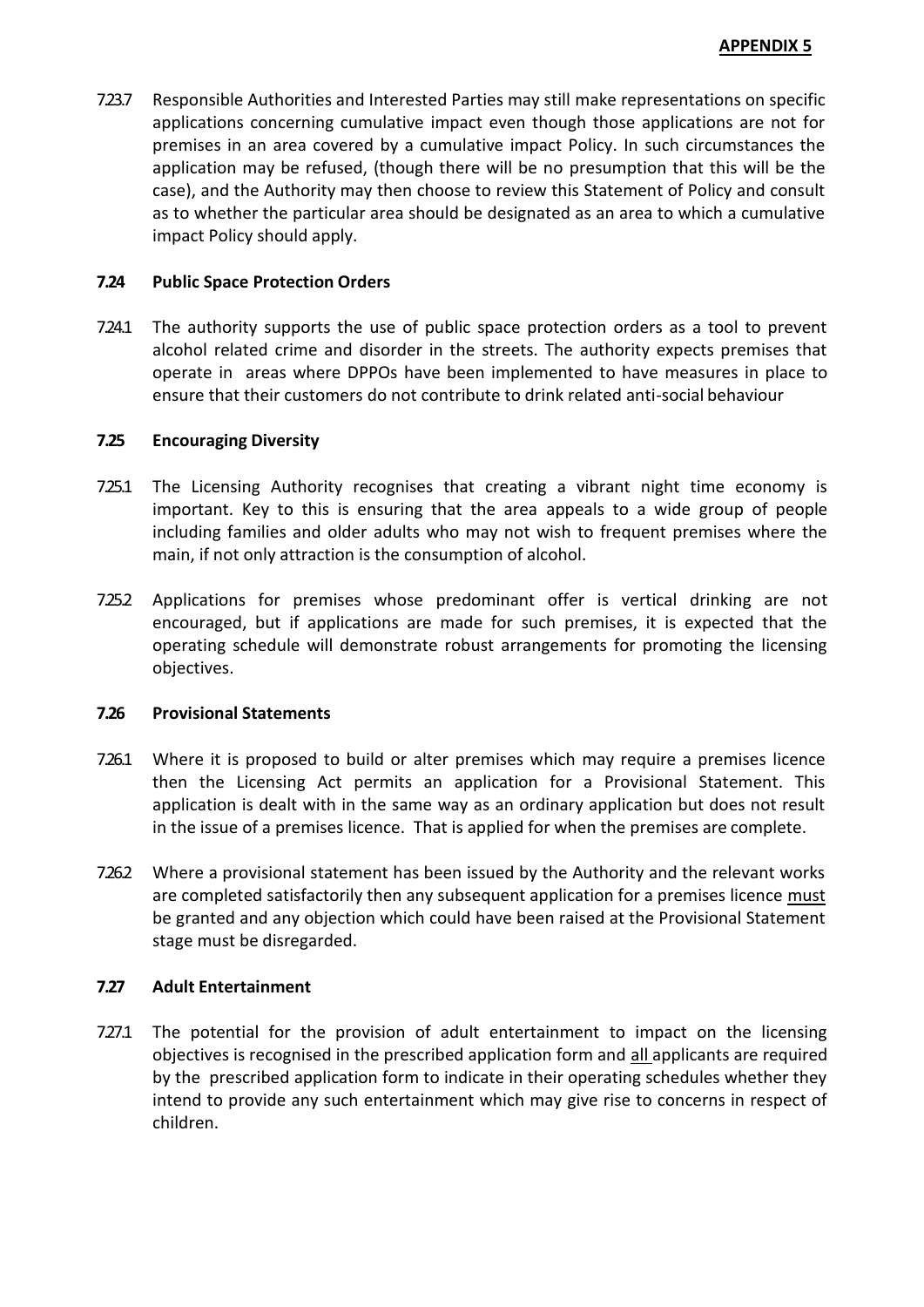- 7.27.2 Applicants for new licences or variations of existing licences must also indicate the nature of any adult entertainment to be carried out at the premises. Where this section contains no information it will be assumed that there are no intentions to allow such activities and the licensing authority will impose a condition to that effect.
- 7.27.3 Newark and Sherwood District Council has adopted Schedule 3 Local Government (Miscellaneous Provisions) Act 1982 which means that venues proposing to provide sexual entertainment must apply for a sexual entertainment venue licence in addition to the premises licence under the Licensing Act 2003.
- 7.27.4 There is an exemption under the Local Government (Miscellaneous Provisions) Act 1982 that does permit premises to offer sexual entertainment no more than 11 times a year and no more frequently than monthly. Where operators intend to take advantage of this exemption, the licensing authority expects a clear explanation in the operating schedule of the proposed signage, publicity and external advertising/display materials. Explicit material should not be visible while signage relating to the nature of the entertainment and the exclusion of children should be prominent and conspicuous.
- 7.27.5 The provision of adult entertainment on premises may mean that access by children will not be permitted during periods when such entertainment is taking place. The Authority expects licensees to ensure that any age restrictions for shows or entertainment of an adult or sexual nature are properly complied with. In addition it may be appropriate to impose age restrictions for persons working in the premises, and applicants are advised to also consider the wider crime and disorder issues which can be associated with such forms of entertainment, such as issues relating to drugs and prostitution.
- 7.27.6 Responsible Authorities are likely to continue to consider all applications involving adult entertainment very carefully with regard to the promotion of the licensing objectives within the vicinity in which the premises are located.

## **7.28 Licence Suspensions**

- 7.28.1 The Licensing Act 2003 requires Licensing Authorities to suspend a premises licence or club premises certificate if the annual fee is not paid when it is due unless an administrative error or dispute has been notified to the Licensing Authority. In such cases there will be a grace period of 21 days to allow the matter to be resolved. If the matter is not resolved within the grace period the licence must be suspended.
- 7.28.2 Where such a suspension takes place the Licensing Authority must give a minimum of two days notice and may inform the police and other Responsible Authorities of the suspension. All licensable activities must cease when the suspension takes effect. The suspension will only cease on payment of the outstanding fee irrespective of any transfer or hearing which may take place.

### **7.29 Reviews**

7.29.1 At any stage following the grant of a premises licence or club premises certificate a Responsible Authority, business, organisation or other persons may ask for a review. Evidence will however be required to show that a specific concern exists relating to one or more of the licensing objectives**.**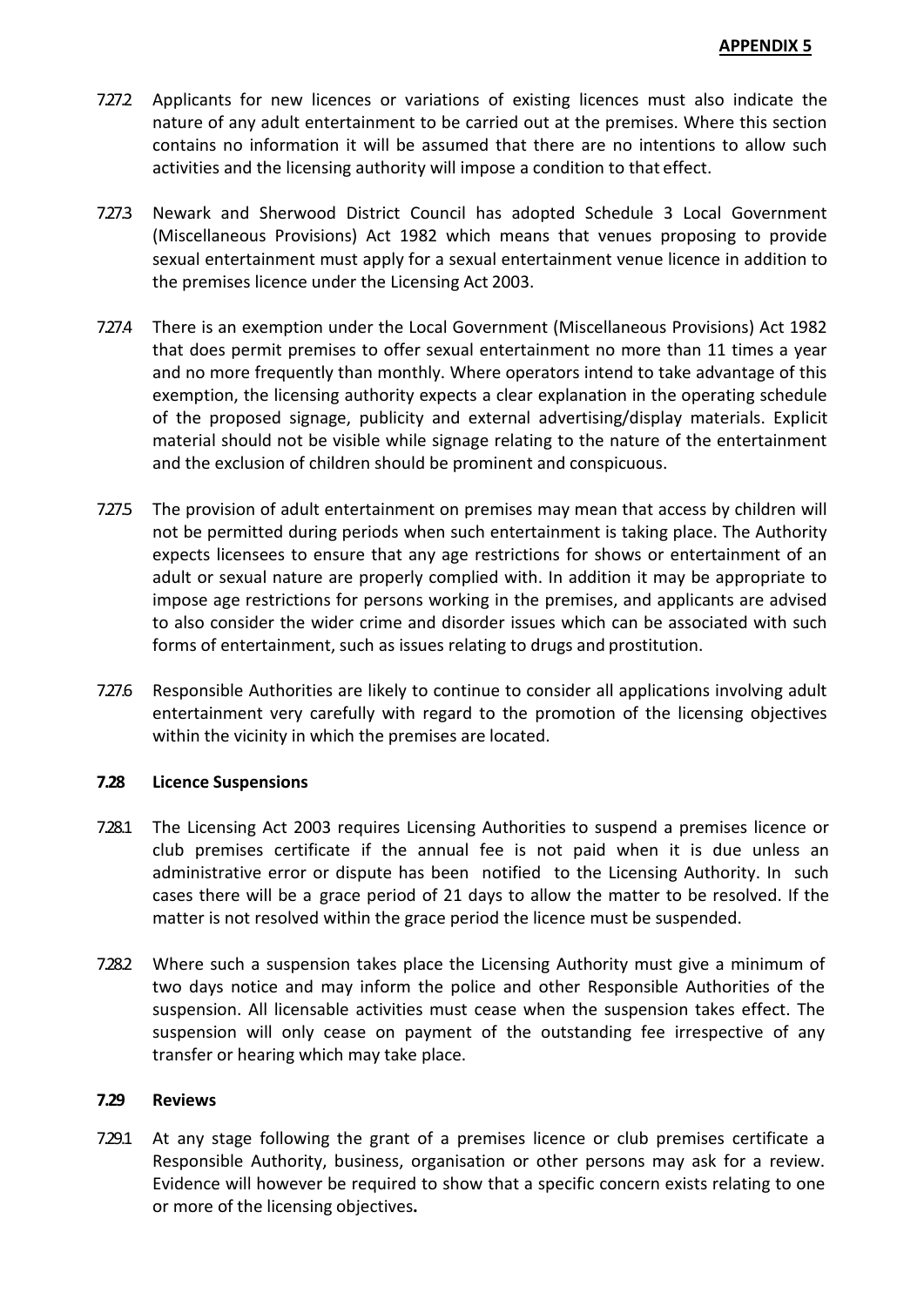7.29.2 Where a review Hearing is held the Licensing Authority has a variety of options that it may take ranging from taking no action at all, to varying conditions or suspending or revoking the licence. The Guidance reminds the Authority that the powers of review are to be used in the interests of the wider community and not that of the individual licence/certificate holder. Whilst the financial circumstances of the licence/certificate holder will be a consideration for the Licensing Authority, the promotion of the licensing objectives will be the Authority's primary concern. In some circumstances e.g. the use of premises for the purchase and consumption of alcohol by minors, revocation may be considered an appropriate course of action, even in the first instance.

### **7.30 Early Morning Alcohol Restriction Orders(EMRO)**

- 7.30.1 The legislation gives Licensing Authorities discretion to restrict sales of alcohol by introducing an Early Morning Alcohol Restriction Order to restrict the sale or supply of alcohol to tackle high levels of alcohol-related crime and disorder, nuisance and antisocial behaviour. The order may be applied to the whole or part of the Licensing Authority area, and if relevant on specific days and at specific times. The Licensing Authority must be satisfied that such an order would be appropriate to promote the licensing objectives.
- 7.30.2 The only exemptions relating to EMROs are New Year's Eve and the provision of alcohol to residents in premises with overnight accommodation by means of mini bars and room service.
- 7.30.3 The decision to implement an EMRO should be evidence based and may include consideration of the potential burden imposed as well as the potential benefits.

### **7.31 Personal Licences**

7.31.1 In most cases the Authority is under a duty to grant a Personal Licence so long as the applicant meets the criteria prescribed in section 120 of the Act. Where an applicant for a Personal Licence has certain types of conviction ( for relevant or foreign offences as defined by the act) or, has been required to pay an immigration penalty the Authority is required to notify the police, and, in the case of immigration offences and penalties, the Secretary of State. In these cases a licence will still be granted unless an objection is received within the prescribed period.

## **POLICY 3**

**When considering an objection notice or immigration objection notice the authority will take the following matters into consideration**

- **(i) The circumstances in which the offences were committed or the penalty imposed;**
- **(ii) The period that has elapsed since the offence(s) were committed or the penalty imposed;**
- **(iii) Whether the offences/penalty reveal a pattern of offending or were a one-off occurrence; and**
- **(iv) Any mitigating circumstances.**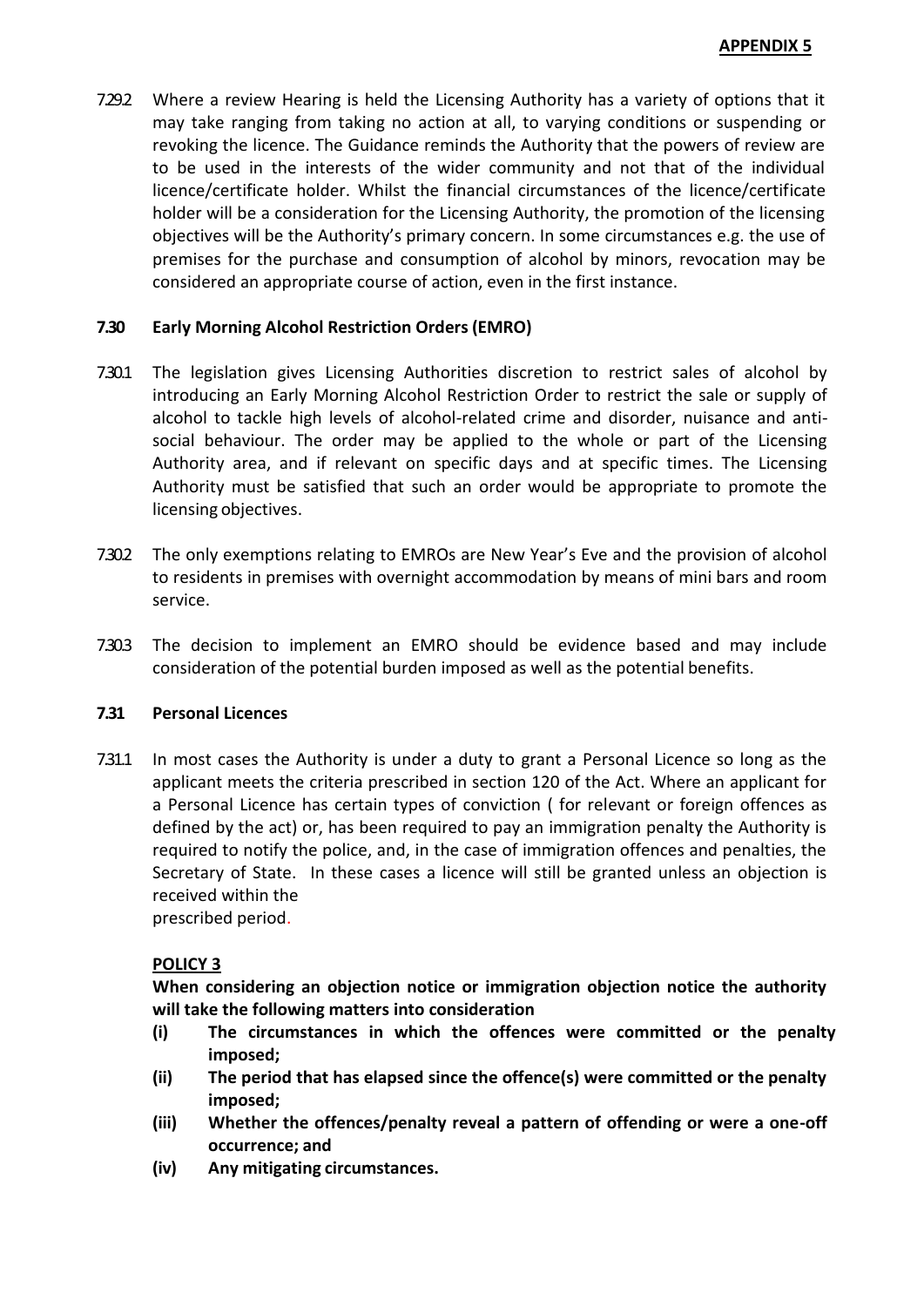**In consideration of an objection notice the Authority will reject the application/revoke the licence if it considers it appropriate to do so in order to promotion of the crime prevention objective.**

**In consideration of an immigration objection notice the Authority will reject the application/revoke the licence if it considers it appropriate to do so for the prevention of illegal working in licensed premises.**

*REASON: Prevention of crime is both an objective of the Licensing Act 2003 and an important responsibility of the Authority under the Crime and Disorder Act 1998. Granting a licence to a person with relevant convictions will in many cases undermine rather than promote the crime prevention objective. Similarly granting licence to a person convicted of an immigration offence or who has paid an immigration penalty will in many cases undermine the prevention of illegal working in licensed premises which itself is acrime.*

- 7.31.2 Where a Personal Licence holder is convicted of a relevant offence the Court may order that the licence be forfeit. If an applicant is convicted of a relevant offence during the application period and this only comes to light after the licence has been granted or renewed then the Authority must notify the Chief Officer of Police and if an objection notice is lodged within the relevant period a Hearing will be held to determine whether the licence should be revoked.
- 7.31.3 Where the authority is aware that a Personal Licence holder has been convicted of a relevant offence, foreign offence or required to pay an immigration penalty it may suspend the licence for a period not exceeding six months or revoke the licence. Before doing so the Authority will serve a notice on the personal licence holder inviting them to make representations within 28 days regarding:
	- The offence /penalty
	- Any decision a court made regarding the licence at the time of the conviction
	- Any other relevant information (including the holder's personal circumstances)
- 7.31.4 After the 28 day period has elapsed the authority will make a decision as to what action it will take based on the information provided to it. In circumstances where the Authority does not propose to revoke the licence, notice must be given to the Chief Officer of Police inviting representations as to whether the licence should be suspended or revoked. **The Act does not require a hearing to be held at any stage during the process,**  although the Authority may invite the licence holder to make a personal representation. Licence holders (and the police) will be notified of the Authority's decision in writing along with their right of appeal

## **7.32 Temporary Event Notices**

- 7.32.1 There are two types of types of Temporary Event Notice,
	- A standard TEN
	- A Late TEN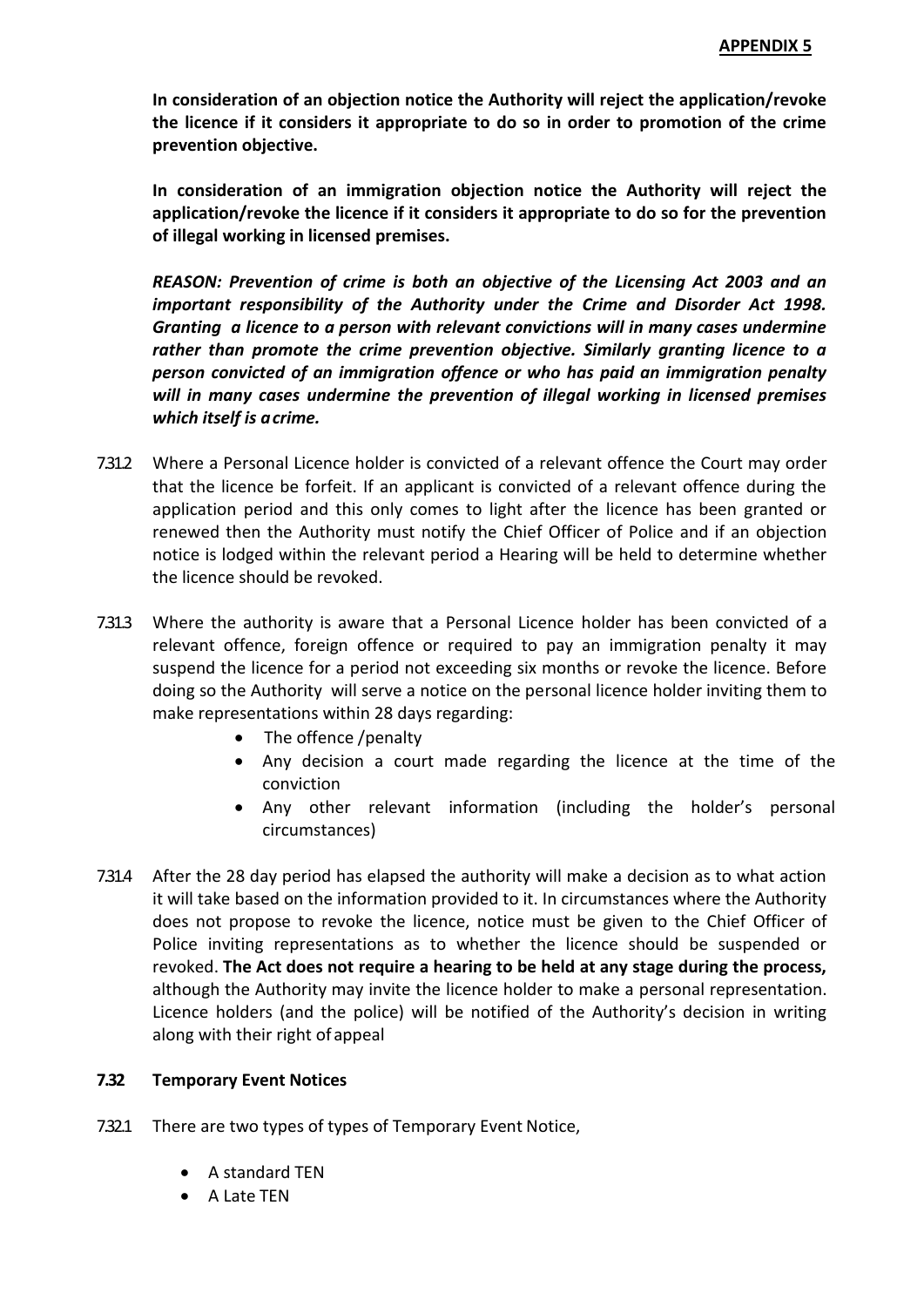- 7.32.2 A standard TEN must be served no later than ten working days before the event to which it relates and this does not include the day it is given or the day of the event, and a late TEN is served not before nine and not less than five working days before the event to which it relates.
- 7.32.3 Whilst the Council recognises that a Temporary Event Notice may be served at least ten clear working days prior to the commencement of a Permitted Temporary Activity (the event), the current Guidance issued under the Act encourages a locally established preferred period of notice. There is a case for not serving such Notices too early as this could make it difficult for a sensible assessment to be made of the implications of such an event on the Crime and Disorder and Prevention of Public Nuisance objectives. The Council considers that a reasonable period of notice for the service of a Temporary Event Notice is 28days.
- 7.32.4 Persons serving Temporary Event Notices must also serve a copy notice on the police and the Responsible Authority for Environmental Health functions i.e. the Council's Environmental Health section, except when the TEN is served electronically/digitally
- 7.32.5 Further information regarding Temporary Event Notices is contained on the Council's web pages.

### **8. CHILDREN**

- 8.1 Newark and Sherwood District Council is committed to the Safeguarding of children and vulnerable adults. The Licensing Act places legal responsibilities on holders of Premises licences and Clun Premises Certificates and those who work in licensed premises to ensure that children are protected from harm at all times when on licensed premises.
- 8.2 The Authority in partnership with the police, the Nottinghamshire Safeguarding Board and the Community Safety Partnership works closely with licensed premises in order to build awareness across the industry as to how those that work in such establishments may better recognise the indicators of children and vulnerable adults who may be subject to, or at risk of abuse, exploitation and trafficking and the reporting mechanisms for these concerns.
- 8.3 When considering applications for new or variations to existing premises the Authority will seek to be assured that applicants have considered the safeguarding of children and vulnerable adults within the operating schedule of the application.
- 8.4 Where there are concerns over the potential for harm to children from licensable activities, the Authority recognises the following body as competent to advise on matters relating to the protection of children from harm:
	- The Nottinghamshire Safeguarding Children Board.

Applications should therefore be copied to this body in its capacity as a Responsible Authority